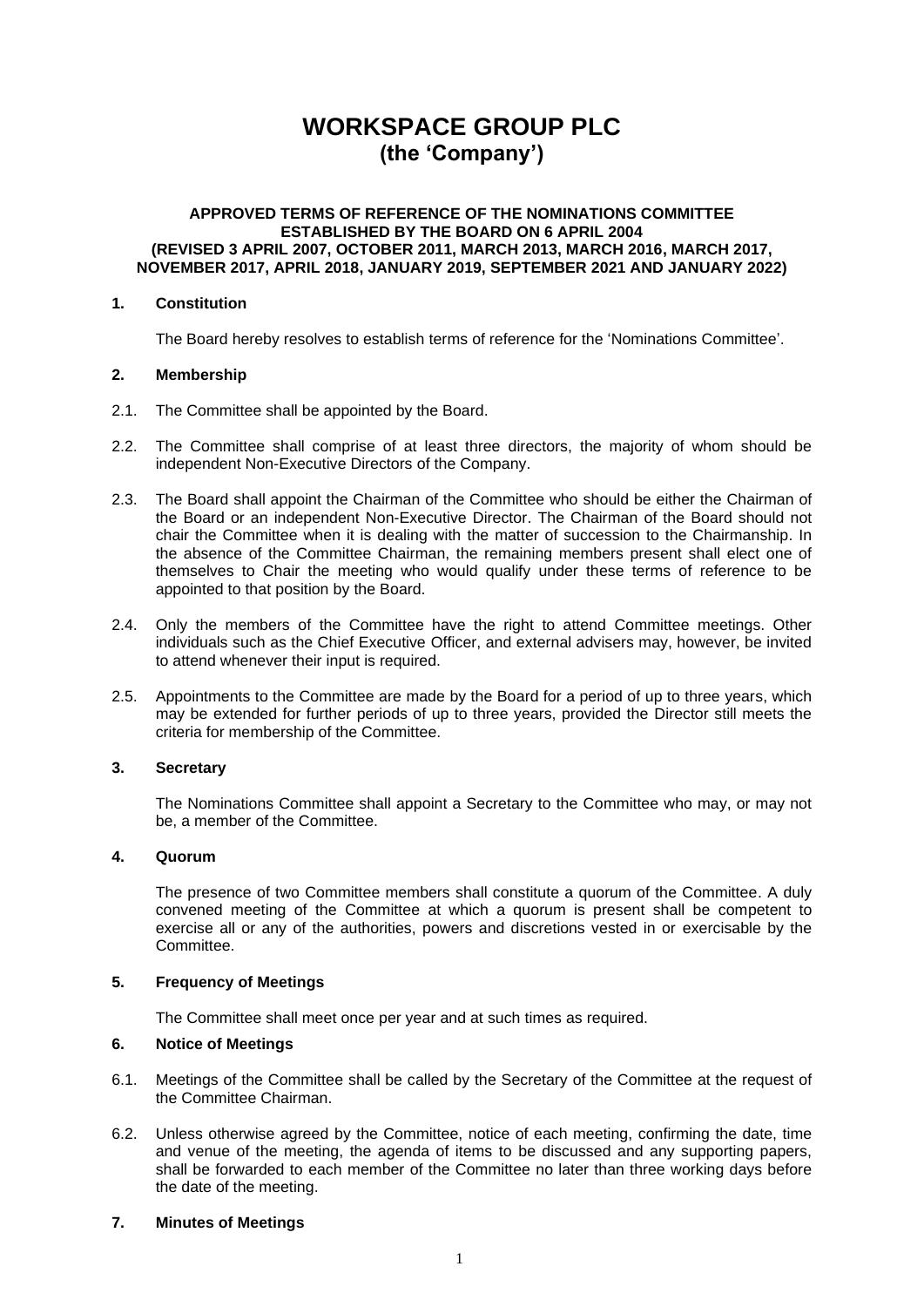- 7.1. The Secretary shall minute the proceedings and decisions of all meetings of the Committee, including recording the names of all those present and in attendance.
- 7.2. Draft minutes of all Committee meetings should be circulated promptly to all members of the Committee. Once approved, minutes should be circulated to all other members of the Board, unless in the opinion of the Committee Chairman, it would be inappropriate to do so.

## **8. Annual General Meeting**

The Committee Chairman shall attend the Annual General Meeting prepared to answer to any Shareholder questions on the Committee's activities.

#### **9. Duties**

9.1. The Committee shall carry out the duties below for Workspace Group PLC, and its group as a whole, as appropriate.

The Nominations Committee shall:

- 9.2. Regularly review the structure, size and composition of the Board (including the skills, knowledge and experience of its members) and make recommendations to the Board with regard to any changes that are deemed necessary.
- 9.3. Give full consideration to succession planning for all directors and other senior managers, taking into account any changes that may be occurring in the nature of the Company's business and therefore the skills and expertise that will be necessary on the Board in the future.
- 9.4. Identify and nominate candidates for the approval of the Board to fill Board vacancies as and when they arise.
- 9.5. In advance of any new appointments the Committee shall evaluate the balance of skills, knowledge and experience on the Board and in light of this prepare a description of the role and capabilities that are required for a particular appointment. In order to identify a suitable candidate, the Committee should:
	- 10.5.1 use open advertising or the services of external advisers to facilitate the search. This does not preclude candidates being identified additionally through other channels;
	- 10.5.2 consider candidates from a wide range of backgrounds;
	- 10.5.3 consider candidates on merit and against objective criteria, and with due regard to the benefits of diversity on the Board, including gender, taking care that appointees have enough time available to devote to the position.
	- 10.5.4 for the appointment of a Chairman, prepare a job description, including the time commitment expected. A proposed Chairman's other significant commitments should be disclosed to the Board before appointment and any changes to the Chairman's commitments should be reported to the Board as they arise; and
	- 10.5.6 for the appointment of a director who is intended to become Chairman of the Remuneration Committee, ensure that candidates have served as a member of a remuneration committee for at least 12 months.
- 9.6. Keep up to date and fully informed about strategic issues and commercial changes affecting the company and the market in which it operates. In light of this, the Committee should regularly review the leadership needs of the organisation, with regards to both Executives and Non-Executives, in order to ensure that the organisation continues to be able to operate and compete effectively within its marketplace and achieve its planned development.
- 9.7. Review the time commitment required of Non-Executive Directors annually. Ensure that the Chair of the Board performs performance assessments on all Non-Executives in order to determine whether they are spending enough time to fulfil their duties. Ensure that performance appraisals are undertaken on all Executive Directors at least annually.
- 9.8. Ensure that the other significant commitments of all Board members are disclosed to the Board prior to appointment and included within the Annual Report each year.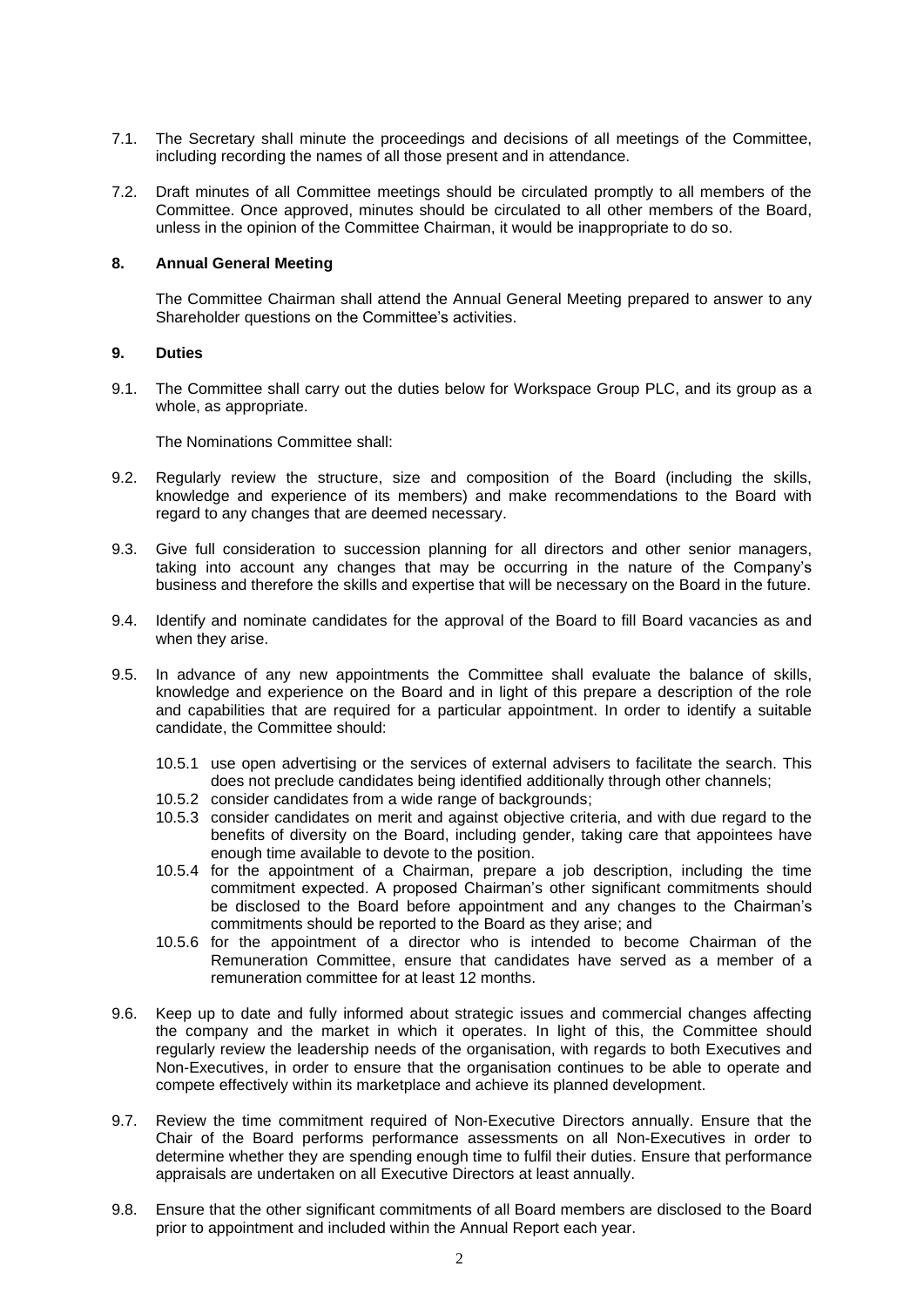- 9.9. Prior to the appointment of a Director, the proposed appointee should be required to disclose any other business interests that may result in a conflict of interest and be required to report any future business interests that could result in a conflict of interest.
- 9.10. Ensure that on appointment to the Board, Non-Executive Directors receive a formal letter of appointment setting out clearly what is expected of them in terms of time commitment, Committee service and involvement in outside Board meetings, on appointment to the Board.
- 9.11. Review the results of any Board performance evaluation process that relate to the composition of the Board.
- 9.12. The Nominations Committee shall also make recommendations to the Board concerning:
	- 10.12.1 succession plans for both Executive and Non-Executive Directors and, in particular, for the key roles of Chairman and Chief Executive;
	- 10.12.2 suitable candidates for the role of Senior Independent Director;
	- 10.12.3 membership of the Audit and Remuneration Committees or any other Committees established by the Board in consultation with the Chair of these Committees;
	- 10.12.4 the re-appointment of any Non-Executive Director on or before their specified term of office, having given due regard to their performance and ability to continue to contribute to the Board in light of the knowledge, skills and experience required;
	- 10.12.5 the re-election by shareholders of any director under the annual re-election provisions of the UK Corporate Governance Code or the 'retirement by rotation' provisions in the company's Articles, taking account of that director's performance and contribution to the Board and the knowledge, skills and experience required;
	- 10.12.6 any matters relating to the continuation in office of any director at any time, including the suspension or termination of service of an Executive Director as an employee of the company subject to provisions of the law and their service contract; and
	- 10.12.7 the appointment of any Director to an Executive or other office other than to the positions of Chair and Chief Executive Officer, which should be considered at meetings of the full Board.
- 9.13. The Nomination Committee shall produce a report to be included in the Company's Annual Report about its activities, the process used to make appointments and explain if external advice or open advertising has not been used. Where an external search agency has been used, it shall be identified in the Annual Report and a statement made as to whether it has any connection with the Company or any individual director of the Company.
- 9.14. The report referred to in 9.3 should include a statement of the Board's policy on diversity, including gender, any measurable objectives that it has set for implementing the policy, and progress on achieving the objectives.
- 9.15. Where an external evaluator is used for any board evaluation, it shall be identified in the Annual Report and a statement made as to whether it has any connection with the Company or any individual director of the Company.

## **10. Reporting Procedures**

- 10.1. The Committee Chairman shall ensure that the Committee's agendas and minutes are formally reported to the Board.
- 10.2. The Committee shall make any recommendations to the Board that it deems to be appropriate on any area within its duties and responsibilities.
- 10.3. Membership of the Committee and attendance shall be noted in the Annual Report along with a statement on the activities of the Committee and the process used to make appointments, providing an explanation if external advice or open advertising has not been used.

#### **11. Committee Performance**

The Committee should undertake a periodic evaluation of the Committee's performance. At least once a year, the Committee should review its own performance, constitution and terms of